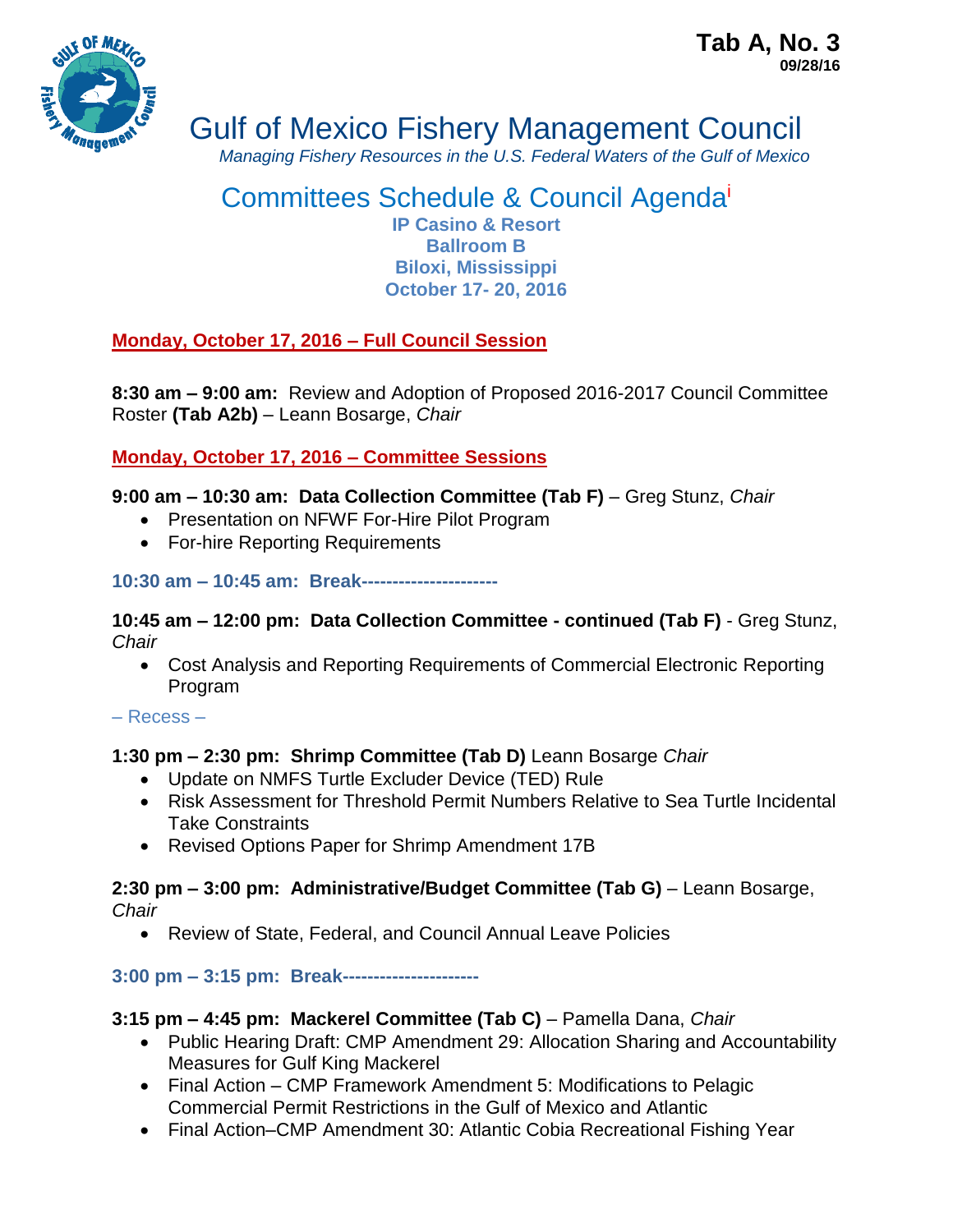## **4:45 pm – 5:45 pm: Full Council Closed Session**

Appointments for the Ad Hoc Private Recreational AP **(Tab T)**

– Recess –

#### **Tuesday, October 18, 2016 – Committee Sessions Continued**

# **8:00 am – 12:00 pm & 1:30 pm – 5:30 pm: Reef Fish Management Committee**

**(Tab B)** *–* Johnny Greene*, Chair*

- Review Proposed Regulations on the Flower Garden Banks National Marine **Sanctuary**
- SEDAR 47 Goliath Grouper Benchmark Assessment
- Draft Framework Action Mutton Snapper ACL and Management Measures and Gag Commercial Size limit
- Draft Amendment 42 Review Reef Fish Management for Headboat Survey Vessels
- Final Action Referendum Requirements for Amendment 42
- Preliminary 2016 Red Snapper For-hire Landings Relative to ACT
- Draft Amendment 46 Gray Triggerfish Rebuilding Plan
- Draft Amendment 41 Red Snapper Management for Federally Permitted Charter Vessels

– Recess –

## **Wednesday, October 19, 2016 – Committee Sessions Continued**

#### **8:00 am – 9:30 am: Reef Fish Management Committee Continued (Tab B)** *–* Johnny Greene*, Chair*

- Draft Amendment 36A Modifications to Commercial IFQ Programs
- Standing and Reef Fish SSC Summary
- Reef Fish AP Summary

#### **9:30 am – 10:45 am: Joint Coral/Habitat Committee (Tab N) –** Dale Diaz, *Chair*

- Final Draft of 5-year EFH Review
- Scoping Document for Coral Habitat Areas of Particular Concern (HAPCs)

**10:45 am – 11:00 am: Break ------------------------**

#### **11:00 am – 11:30 am: Law Enforcement (Tab L) –** Doug Boyd, *Chair*

- Review and Approval of Law Enforcement Operations and Strategic Plans
- Summary of Law Enforcement Technical Committee

– Recess –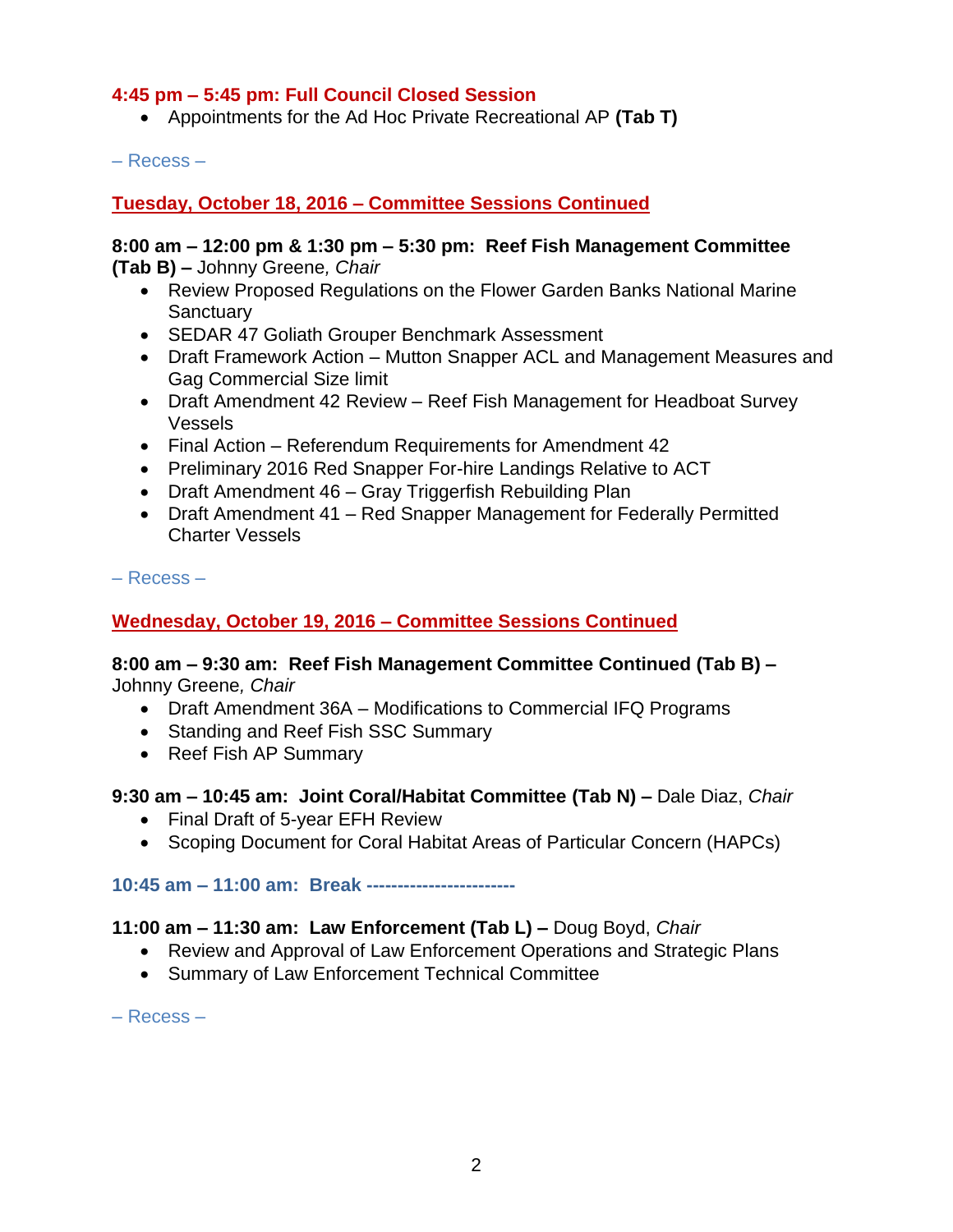#### **Wednesday, October 19, 2016 – Full Council Session**

- I. **1:00 pm – 1:05 pm:** Call to Order, Announcements, and Introductions Bosarge
- II. **1:05 pm – 1:10 pm:** Adoption of Agenda**<sup>i</sup>** and Approval of Minutes **(Tab A, No. 3 & 4)** – Bosarge
- III. **1:10 pm – 1:15 pm:** Review of Exempted Fishing Permit (EFP) Applications, if any (**Tab S**) – Crabtree/Bosarge
- IV. **1:15 pm – 2:30 pm:** Presentations
	- Draft Highly Migratory Species (HMS) Amendments 5b and 10 **(Tab A, No. 7)** Dubeck/Cudney
	- Climate Vulnerability Analysis for Gulf Managed Stocks **(Tab A, No. 8)**  SEFSC
	- Mississippi Law Enforcement Presentation **(Tab A, No. 9)** Pittman
	- NMFS-SERO Landing Summaries **(Tab A, No. 10) -** Gerhart

#### **2:30 pm – 2:45 pm: Break----------------------**

- V. **2:45 pm – 5:30 pm**: Public Comment **ii, iii, iv, v**  Bosarge
	- A. Agenda Testimony
	- Final Action on Framework Amendment 5: To Remove the Prohibition on Retaining the Recreational King Mackerel Bag Limit with Commercial King Mackerel Permit
	- Final Action on Referendum Requirements for Reef Fish Amendment 42 –Reef Fish Management for Headboat Survey Vessels
	- Proposed Fishing Regulations on the Flower Garden Banks National Marine **Sanctuary**
	- Final Action CMP Amendment 30: Atlantic Cobia Recreational Fishing Year
	- B. Open Testimony on any Other Fishery Issues or Concerns

– Recess –

#### **Thursday, October 20, 2016 – Council Session Continued**

- VI. Committee Reports
	- A. **8:00 am – 8:30 am:** Data Collection **(Tab F)**  Stunz
	- B. **8:30 am – 9:00 am:** Mackerel **(Tab C)**  Dana
	- C. **9:00 am – 9:30 am:** Shrimp **(Tab D)**  Bosarge
	- D. **9:30 am – 9:45 am:** Administrative/Budget **(Tab G)** *–* Bosarge